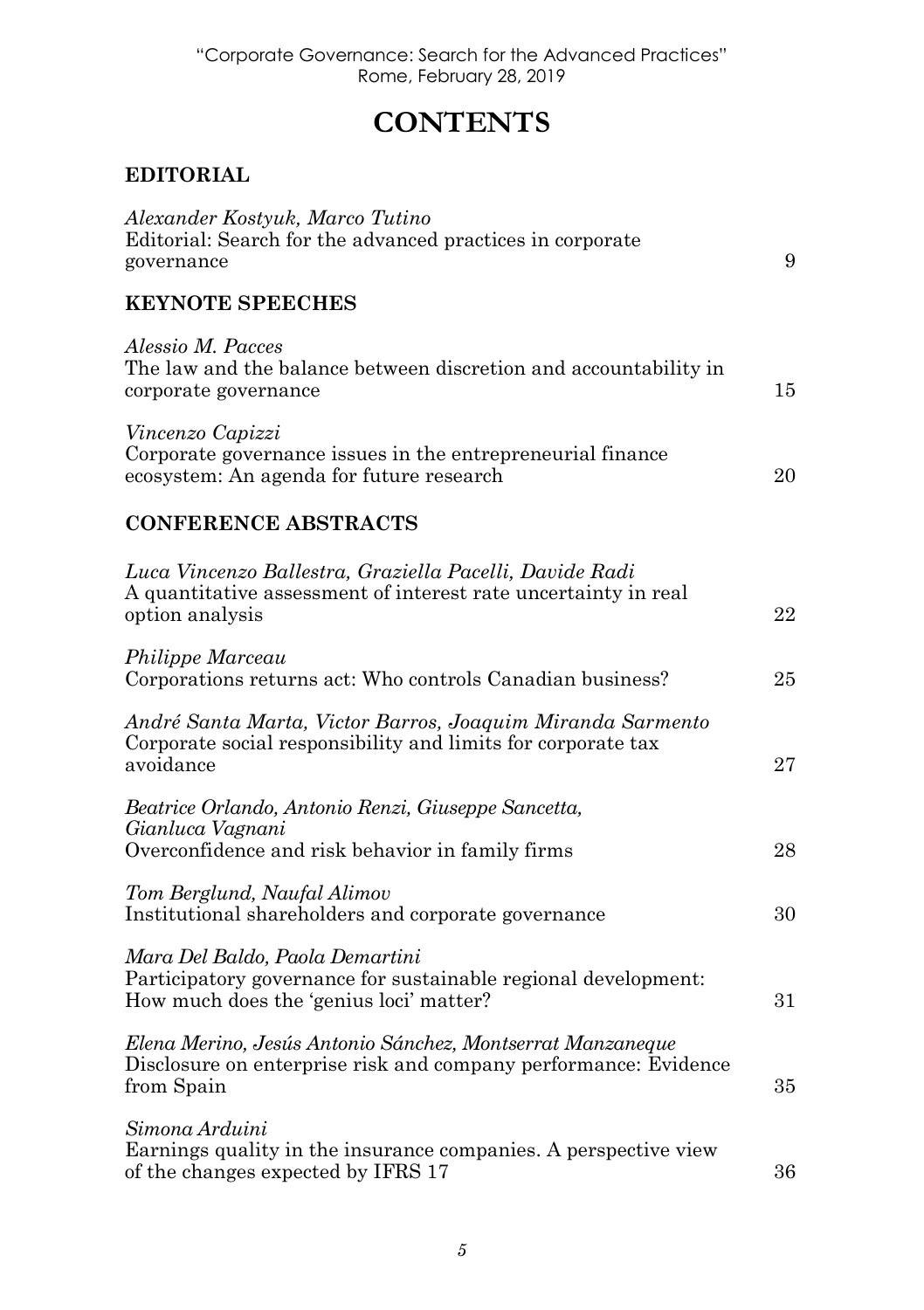"Corporate Governance: Search for the Advanced Practices" Rome, February 28, 2019

| Verena Klappstein<br>Corporate governance in the German co-operative $(eG)$                                                                                                                                                         | 39 |
|-------------------------------------------------------------------------------------------------------------------------------------------------------------------------------------------------------------------------------------|----|
| Vladimiro Marini, Massimo Caratelli, Ilaria Barbaraci<br>The role of equity stakes and industry expertise in mitigating the<br>risk of financial distress. Are private equity sponsors really better<br>than other types of owners? | 40 |
| Beatrice Orlando, Antonio Renzi, Gianluca Vagnani<br>Risk-return analysis of M&A investments. A theoretical equity<br>cost framework for the valuation process of private companies'<br>acquisitions                                | 41 |
| Nadia Cipullo<br>Accounting values and metrics for the sustainable exploitation of<br>intangible heritage assets related to food and agriculture                                                                                    | 43 |
| Yutaro Shiraishi, Naoshi Ikeda, Yasuhiro Arikawa, Kotaro Inoue<br>Institutional investors, stewardship code, and corporate<br>performance: International evidence                                                                   | 46 |
| Meltem Karatepe Kaya<br>Shareholder's rights and remedies related to corporate<br>governance principles                                                                                                                             | 48 |
| Pietro Pavone<br>Tax factor and corporate governance. Changes in auditing in the<br>international business of corporate groups                                                                                                      | 52 |
| Nicola Moscariello, Pietro Fera<br>The relationship between minority directors and earnings<br>management: An empirical analysis in the Italian institutional<br>setting                                                            | 57 |
| Daniele Stanzione<br>Diversity principles in Italian corporate governance: Recent<br>developments and future perspectives                                                                                                           | 59 |
| John Quinn<br>Director liability and reckless trading: The criminal law as a tool<br>of corporate governance                                                                                                                        | 61 |
| Loukia Evripidou<br>Post crisis mega mergers and their effect on shareholders' value                                                                                                                                                | 62 |
| Roberta Provasi, Patrizia Riva<br>The special purpose acquisition company (SPAC): Evidence of a<br>new model for the development of the Italian SMEs                                                                                | 63 |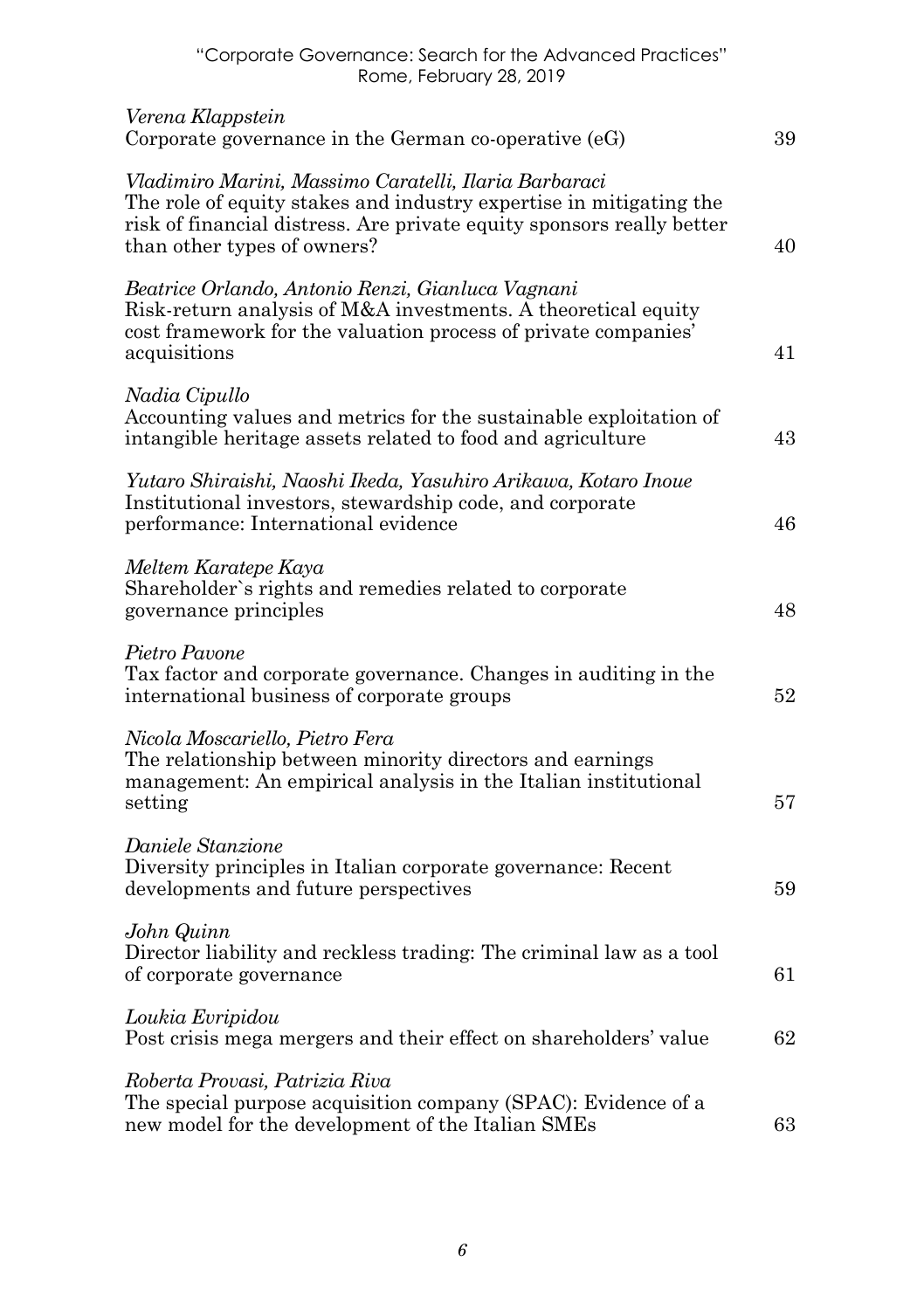"Corporate Governance: Search for the Advanced Practices" Rome, February 28, 2019

| Patrizia Riva, Maurizio Comoli<br>The impact of the new Italian Early Warning System provided<br>by the IC-Code on SMEs governance                                        | 65  |
|---------------------------------------------------------------------------------------------------------------------------------------------------------------------------|-----|
| Serkan Kaya<br>Suitability of alternative dispute resolution for shareholders<br>disputes                                                                                 | 68  |
| Blerina Banushi<br>Comparative analysis of performance indicators between Albania<br>and the countries of the Western Balkans region, period 2012-<br>2016                | 72  |
| Meltem Gürünlü<br>Corporate governance and earnings management in family firms                                                                                            | 74  |
| John Filos<br>Audit committees and financial reporting quality: An examination<br>of status in Greek companies                                                            | 77  |
| Se-Hak Chun<br>The effects of crypto-currencies on financial market and monetary<br>policy                                                                                | 79  |
| <b>CONFERENCE PAPERS</b>                                                                                                                                                  |     |
| Bashar H. Malkawi<br>Structure and role of the board of directors according to the<br>company law of Jordan: The need for revision                                        | 80  |
| Domitilla Magni, Alberto Pezzi<br>Joint ventures success in international market: How emerging-<br>market firms improve value in developed-market firms                   | 91  |
| Salvatore Esposito De Falco, Nicola Cucari, Emanuele Canuti,                                                                                                              |     |
| Stefano Modena<br>Corporate governance and blockchain: Some preliminary results<br>by a survey                                                                            | 102 |
| Valentina Lagasio<br>35 years of literature on corporate governance in banks: Risk<br>management, ownership and compensation                                              | 116 |
| Themistokles Lazarides<br>Corporate governance of banks, performance, market and capital<br>structure                                                                     | 123 |
| Tim A. Herberger, Andreas Oehler, Florian Wedlich<br>Third party ownership arrangements: An alternative financial<br>instrument for sports companies apart from football? | 138 |